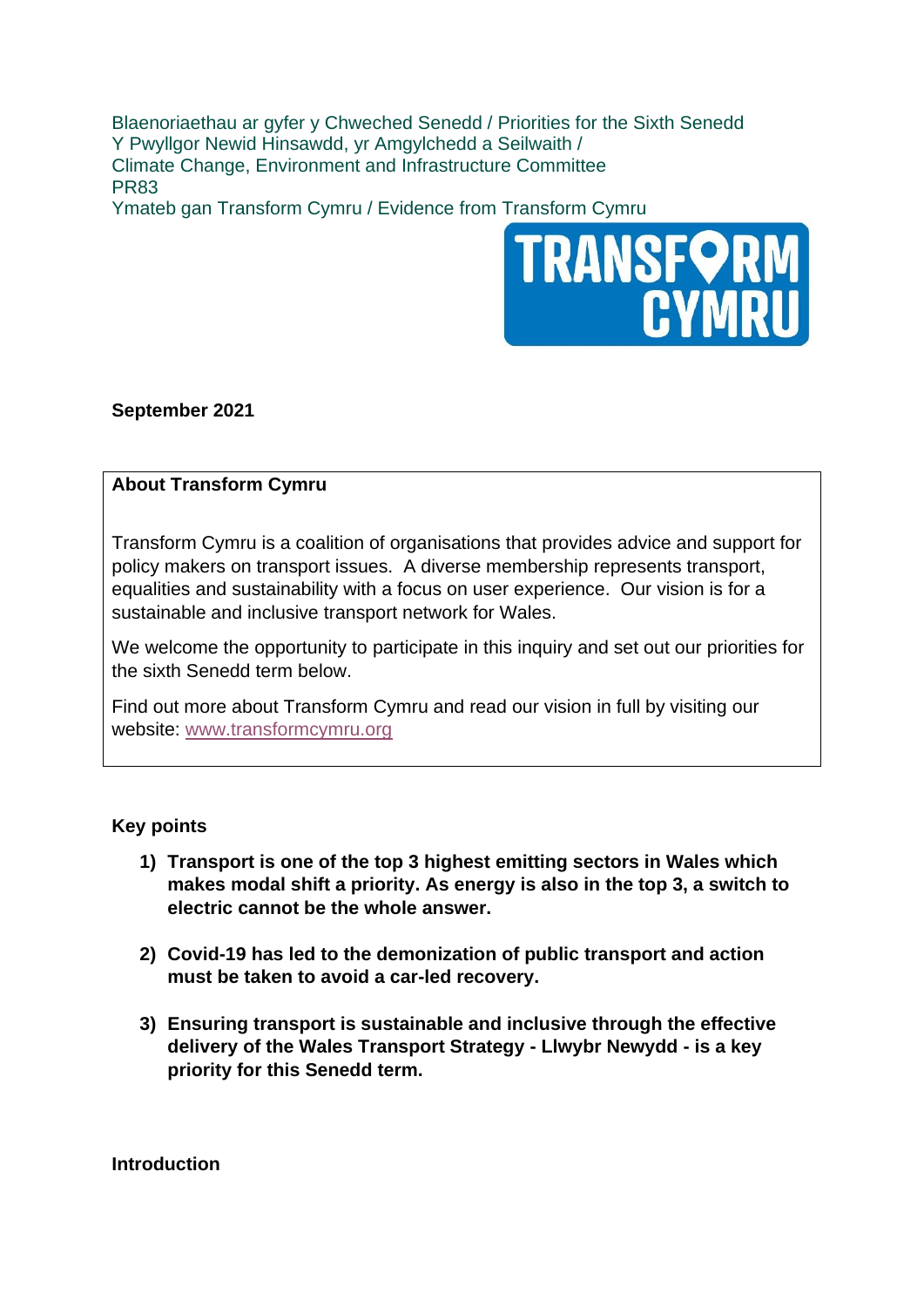Having access to transport is essential for experiencing and enjoying everyday life and yet many people across Wales face barriers to accessing transport which makes them socially excluded. We also know that addressing transport emissions is a key priority in tackling climate change and improving air quality.

We must remember that transport is a key enabler and has a critical role to play in supporting other policy areas such as economy and health. The key message here is that transport is a social justice issue and an essential public service and we must ensure a high quality, affordable and accessible service that delivers for everyone, particularly those who need it most.

Urgent action is needed to reduce the number of car journeys made by individuals and support people to travel sustainably. This cannot be achieved through a mass switch to electric cars; this may be part of the answer but ultimately, the key message has to be 'fewer cars, not newer cars'.

In the last 18 months, the Welsh Government has taken positive steps in tackling transport emissions. We fully support their actions to realise the potential of community transport; develop community car clubs; and increase access to electric bikes. We also commend the Welsh Government's commitment to seize the opportunity provided by the Covid-19 pandemic and promote flexible and remote working to reduce the need for people to travel.

In terms of public policy, the recently published transport strategy 'Llwybr Newydd', sets a target for 45% modal shift and makes a commitment for Wales to become an active travel nation by 2030. We now need to turn this policy into reality and ensure all partners are focused on the delivery of sustainable and inclusive transport that leaves no-one behind.

This committee will have a key role to play in ensuring the Welsh Government delivers on their transport strategy and that transport remains a high priority for the Minister and Deputy Minister for Climate Change.

### **Key priorities for transport:**

### **1) Funding and investment**

**Budgets** - we know that budgets are tight. However, we also know that 62% of the capital transport budget in Wales was being spent on building new roads. There have been some major decisions on road building in Wales which we fully commend such as the roads review and the scrapping of the new M4 corridor. We know that the view of the public is that the alternatives to car use are impractical and that we need to invest in alternative options. Public transport must become efficient, reliable, accessible and affordable in order for people to consider it a viable option. In the Deputy Minister's own words – 'we must make the right thing to do, the easy thing to do'. We suggest that the capital funding saved from major road schemes should be redirected into public transport,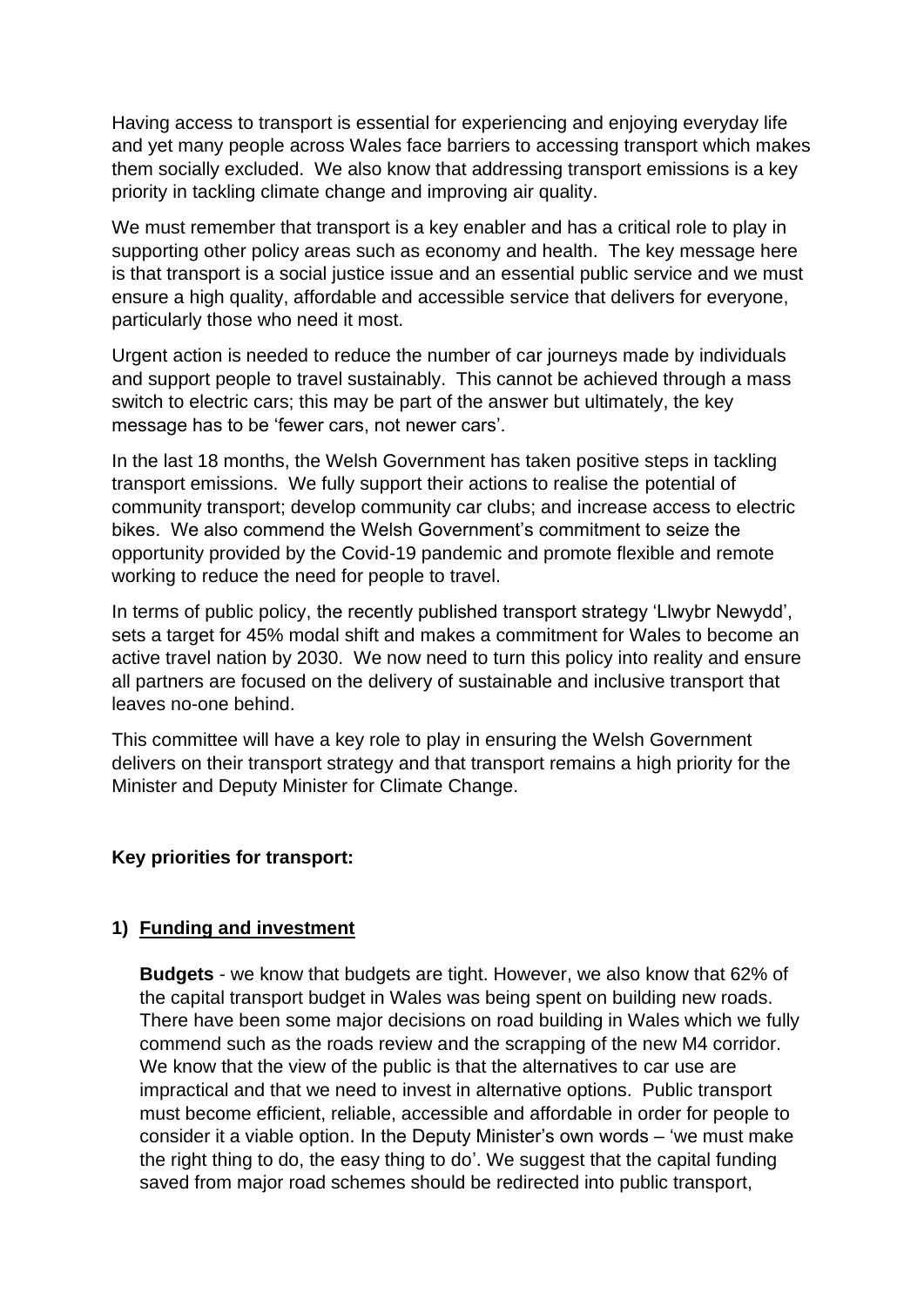community transport and active travel. Infrastructure alone, however, will not be enough; for investment into sustainable travel schemes to realise their potential, we also need to increase revenue funding for behaviour change projects to build confidence and develop skills for the general public to facilitate sustainable journeys.

**Services** - Throughout the pandemic, passenger numbers for bus, rail and community transport have plummeted. Despite keeping services open for those who rely on public transport, there has been a discouraging tone which continues to keep people away. In fact, the Welsh Government's current guidance for employers suggests that 'use of alternative transport to get to work' is one control measure for reducing the risk of Covid-19. It will be impossible to deliver modal shift if the messaging remains negative. It also puts services at risk and whilst the Welsh Government has supported operators throughout the pandemic, there are concerns this may not continue and with reduced farebox revenue, services will be impossible to sustain.

**Funding cycles** – the current annual funding cycle is too short and with late decisions, it becomes impossible for organisations to deliver effectively. The Welsh Government must find a way to provide longer term decisions so that the focus can move to delivering quality and standards rather than a constant focus on financial sustainability and for many, survival.

## **Recommendations:**

- **Protect public transport services and increase sustainable travel options by reallocating road building funds to public transport and active travel. This should ensure at least 10% for active travel and working with public transport operators to ensure sustainable services.**
- **Provide longer term funding agreements for the transport sector to enable longer term planning for sustainable services.**

# **2) Reducing car dependency**

**Covid-19** - Covid allowed us all to see what life could be like with fewer cars on the road. With extreme congestion creeping back and air quality reducing once more, we know we have to tackle car dependency. This doesn't mean that people need to live without a car but they could commit to making fewer car journeys or consider sharing a vehicle either with their own household or in the local community. Welsh Government is looking to progress community-based car clubs and are supporting demand responsive schemes which ensure alternatives are available.

The pandemic has led to passengers being actively told to avoid public transport where possible. As highlighted above, Welsh Government guidance for employers alludes to the use of private transport as a control measure in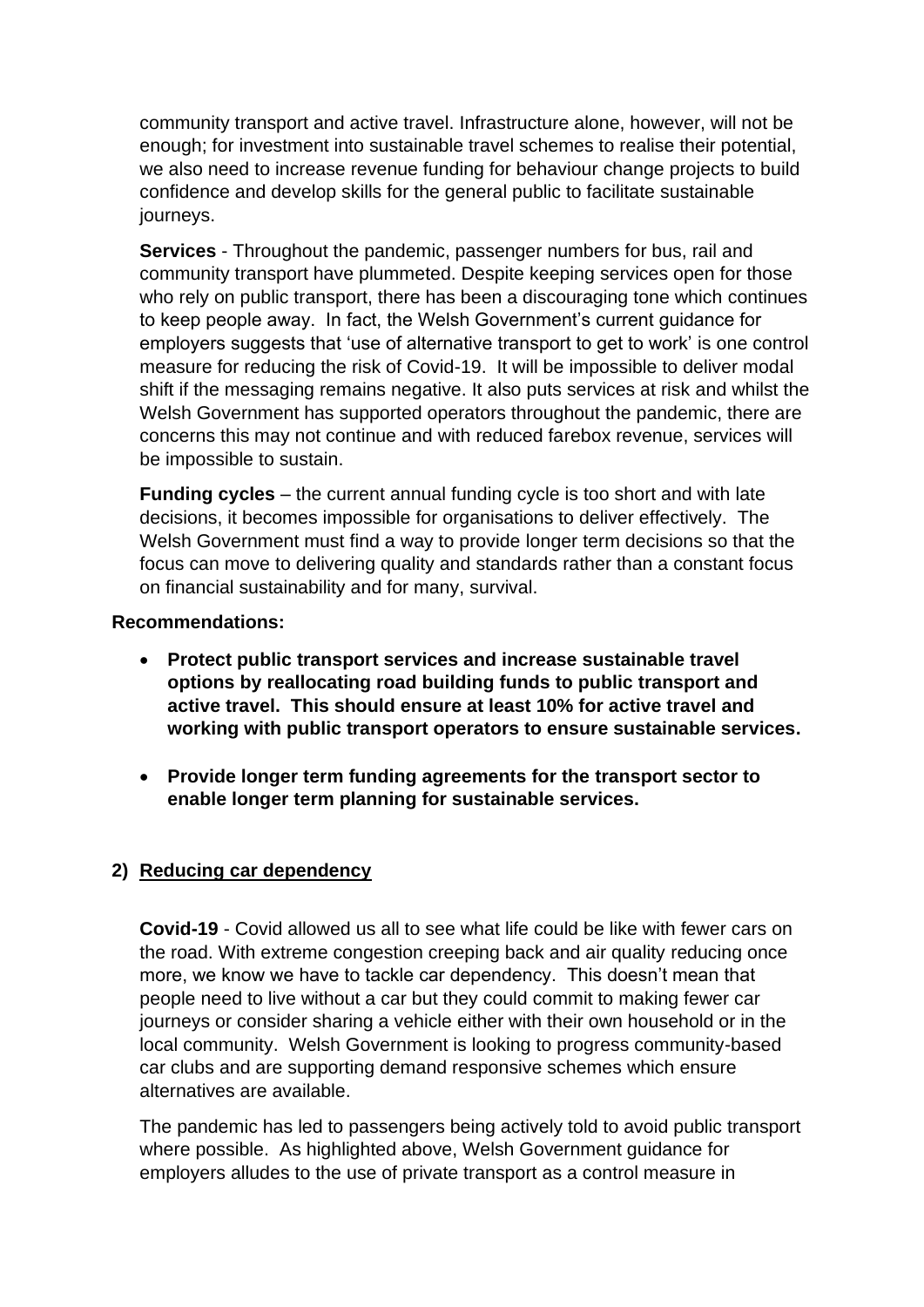reducing the risk. The danger of this is that we see a car-led recovery with the congestions and pollution that goes with that. It also means continued revenue losses for public transport which is likely to lead to a reduction or removal of services and a possible increase in fares for remaining services, making those who rely on public transport further excluded. This demonization of public transport must be addressed in order to ensure a sustainable and inclusive recovery.

**Public health** - It is also important to remember that cars are detrimental to public health. Further to the dangers of carbon emissions, road transport is responsible for 80% of roadside NO2 pollution where legal limits are being broken. In London, 60% of particulate matter has been found to come from road transport: 45% from tyre and brake wear and 15% from exhaust emissions. This means that electric cars will still have a negative impact on air quality and are therefore are not the whole answer to the challenge that we face. Air pollution is increasingly recognised as a threat to public health with the first death from poor air quality recorded last year. In Wales, it is estimated that 4 deaths per day are caused by air pollution and it is important to note that those most likely to suffer from the impacts of poor air quality are the most vulnerable in our society and those least likely to have contributed (i.e. deprived communities, older people, children, people with disabilities). Furthermore, cars represent a danger in our communities which particularly impacts vulnerable people.

**Removal of active travel schemes** - We know that Local Authorities have been removing active travel schemes and pedestrianised zones despite Welsh Government policy being clear that we should be encouraging people to walk and cycle. The argument for the removal of schemes has been either opposition from the business community or re-direction of traffic affecting air quality in residential areas. We suggest that the issue is exacerbated by a lack of behaviour change support that would encourage people to travel differently and enjoy the benefits of pedestrianised zones. Currently, the availability of capital funding and lack of revenue, means that we are schemes being introduced and then removed at public expense without any moves to maximise potential and give the schemes time to embed.

In Wales, there needs to be some serious discussion about how we can reduce car dependency and improve air quality.

### **Recommendations:**

- **Government investment in behaviour change programmes to maximise the potential of active travel infrastructure.**
- **A public health campaign to increase public awareness of the importance of behaviour change and the benefits of reduced car travel.**
- **An urgent inquiry into options for reducing car dependency to ensure change is delivered as quickly and effectively as possible.**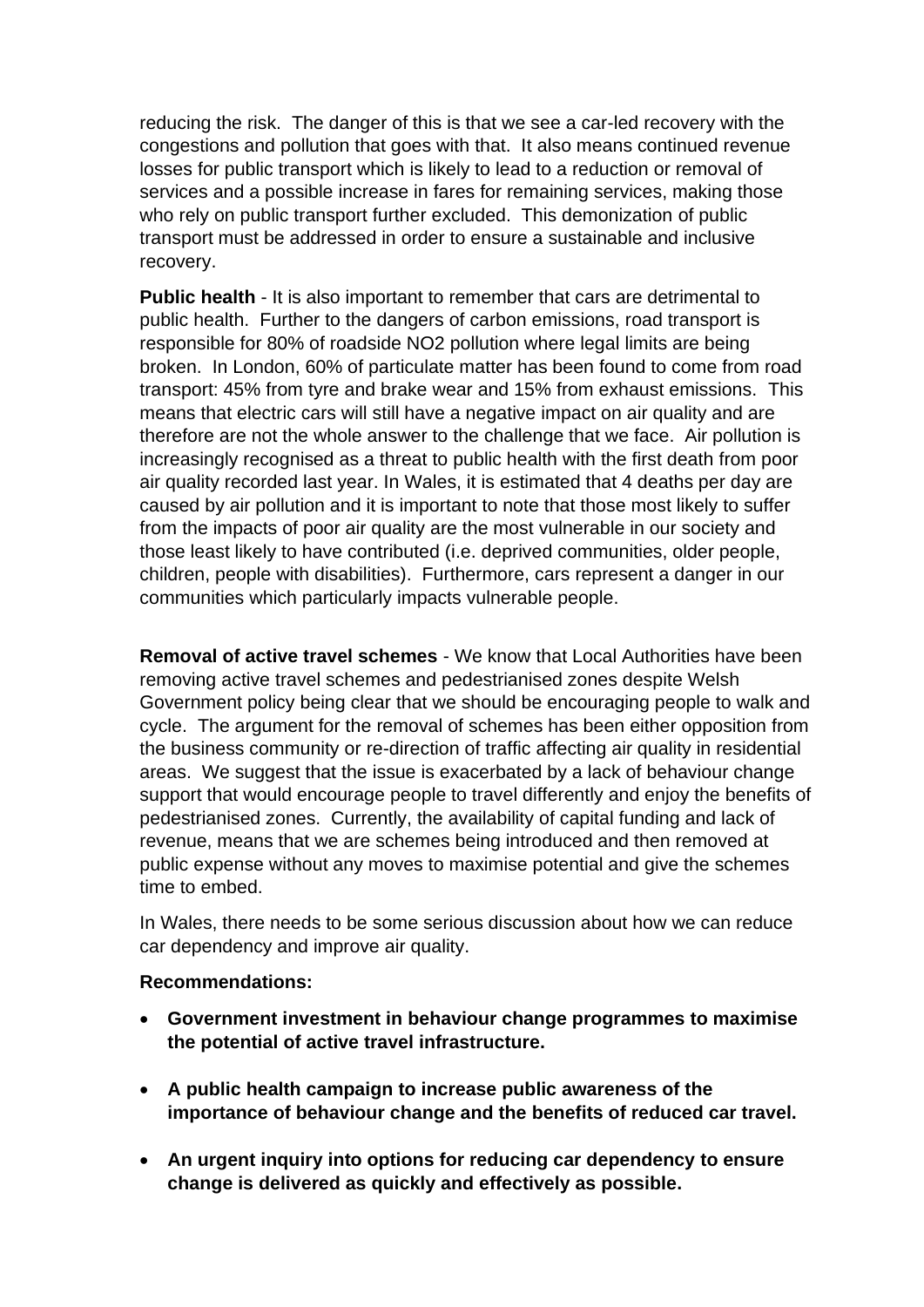# **3) Leadership**

**Responding to the crisis** - It is leadership that makes change happen. In Wales, many Authorities have declared a climate emergency and we know there is an urgent need for action. In the transport space, there are some authorities demonstrating a commitment by taking forward school streets projects or offering free bus travel. At the same time, however, we are also seeing Authorities taking green space to create more parking; offering free parking as an incentive for coming to the town centre; and situating EV charging points on public foot paths. Policy and practice needs to be more joined up at all levels and across departments. We need transport planning, highways delivery, regeneration, housing and more to align their approaches and ensure we can all work together to deliver modal shift.

As we approach the local elections, Welsh Government should consider how new administrations can be supported to develop knowledge and expertise to deliver interventions at a local level that will deliver climate targets. Furthermore, our members report a disconnect between Welsh Government, Transport for Wales and Local Authorities in the delivery of schemes and initiatives. Success will only be achieved if all organisations work together to deliver a shared goal.

## **Recommendations:**

- **The Welsh Government should ensure a joined up approach across Authorities and Departments to ensure all organisations are working together to deliver shared goals.**
- **Leaders at all levels should demonstrate their commitment to change by setting an example to the public by actively using public transport and active travel, thereby demonstrating confidence and role modelling behaviour change.**

# **4) Diversity**

**Accessible and inclusive transport** – Llwybr Newydd (the Wales Transport Strategy) has 4 pillars with one of these being access and inclusion. As such, there should be a strong emphasis on developing and delivering inclusive services. Transform Cymru has a wide reach through members that are working in the community and the expertise available in this group should be utilised in developing the National Transport Plan which will ensure delivery of national strategy.

**Diversifying the transport workforce** - Another extremely important action is to increase diversity in the transport workforce, including in management and senior roles. Figures from a survey of transport professionals showed that transport decision makers face fewer barriers to accessing transport than the general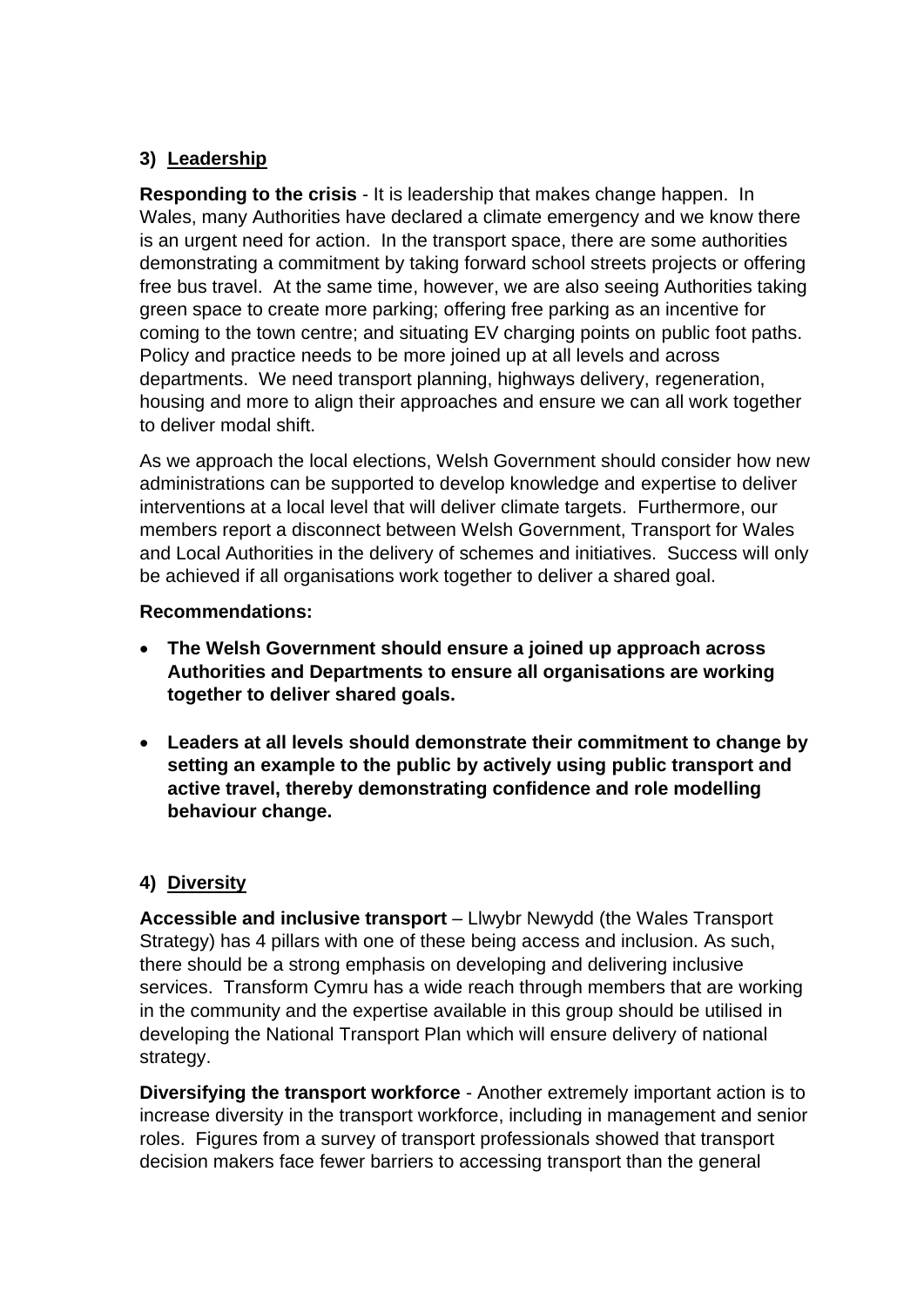public (32% compared with 75% of transport users)<sup>1</sup>. Evidence also tells us that organisations with a diverse workforce have a better understanding of their customers and therefore offer a better service for passengers.

## **Recommendations:**

- **Ensure engagement with representative bodies through Transform Cymru to ensure the delivery of equalities outcomes as defined in Llwybr Newydd.**
- **Increase diversity in the transport workforce to ensure better representation of the population in order to develop and deliver services that meet the needs of all passengers.**

# **5) Rural transport**

**Transport innovation** - It has to be recognised that 80% of Wales is classed as rural and the delivery of transport services in these communities requires a different model than urban areas. We believe, however, that there are many examples of transport innovation in rural areas which is pushing the boundaries of what is possible. For example, we are aware of organisations offering access to electric cars and e-bikes, some of which are linked to community energy. Examples of this include Partneriaeth Ogwen in Bethesda, offering free access to retro-fitted e-bikes; and a scheme in Montgomery that has refurbished 530 bicycles and passed them on free of charge to those returning to cycling. Furthermore, community transport organisations and the newly developed Fflecsi service offer demand responsive services for rural communities.

**Bus services** - A recent report published by the WI on rural bus services found that less than 1 in 5 survey respondents living in rural areas said they have access to a frequent, reliable bus service<sup>2</sup>. Of those respondents, 25% said that cuts to bus services have made them feel more isolated, and 19% said their mental health had been negatively affected<sup>3</sup>. This research found that cuts to bus services have led to a reduction in longer journeys by public transport because passengers can no longer connect to other services. 72% said that their dependency on using a car and reliance on family and friends had increased<sup>4</sup>.

Transform Cymru would like to see improved services for rural areas which make public transport a viable option. We understand that a timetabled service along a fixed route may not be the answer but the Welsh Government must continue with their efforts to connect rural communities through a range of means suitable for those communities. The fundamental travel requirements in each area must be

<sup>1</sup> European Commission (2014) European's satisfaction with urban transport, report no. 382b. <sup>2</sup> Women's Institute (2019) A New Route for Bus Services, available at: [https://www.thewi.org.uk/campaigns/news-and-events/national-federation-of-womens-institutes-nfwi-](https://www.thewi.org.uk/campaigns/news-and-events/national-federation-of-womens-institutes-nfwi-launches-new-report-into-local-bus-services)

[launches-new-report-into-local-bus-services](https://www.thewi.org.uk/campaigns/news-and-events/national-federation-of-womens-institutes-nfwi-launches-new-report-into-local-bus-services) 3 Ibid.

<sup>4</sup> Ibid.